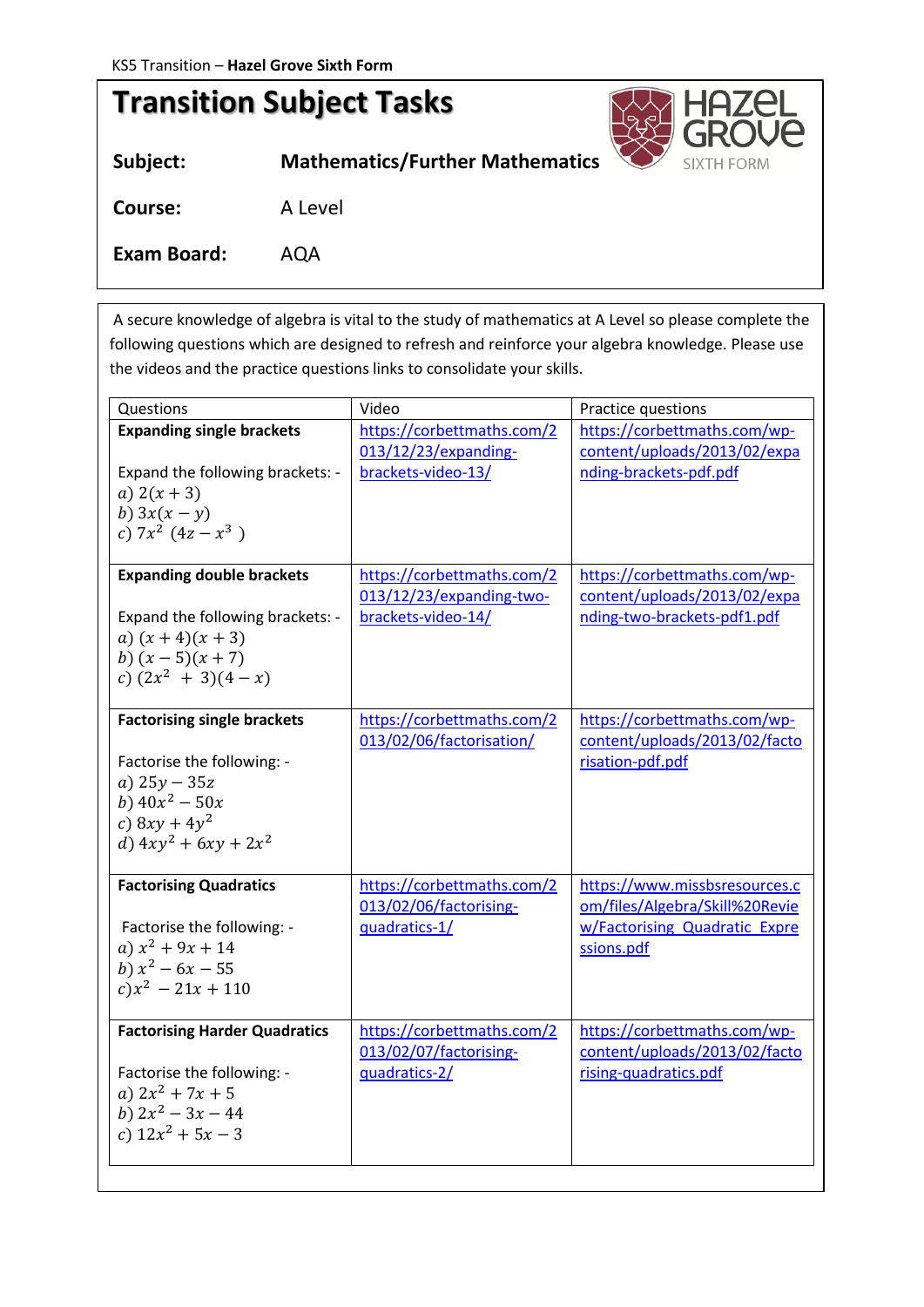| <b>Factorising Harder Quadratics</b><br>Factorise the following: -<br>a) $2x^2 + 7x + 5$<br>b) $2x^2 - 3x - 44$<br>c) $12x^2 + 5x - 3$<br>Difference of two squares                      | https://corbettmaths.<br>com/2013/02/07/fact<br>orising-quadratics-2/<br>https://corbettmaths.<br>com/2013/02/08/diffe<br>rence-between-two- | https://corbettmaths.com/wp-<br>content/uploads/2013/02/facto<br>rising-quadratics.pdf<br>https://corbettmaths.com/wp-<br>content/uploads/2013/02/facto<br>rising-quadratics.pdf |
|------------------------------------------------------------------------------------------------------------------------------------------------------------------------------------------|----------------------------------------------------------------------------------------------------------------------------------------------|----------------------------------------------------------------------------------------------------------------------------------------------------------------------------------|
| Factorise the following: -<br>a) $y^2 - 9$<br>b) $36a^2 - c^2$<br>c) $81p^4 - x^6$                                                                                                       | squares/                                                                                                                                     |                                                                                                                                                                                  |
| Solving quadratics<br>Solve the following: -<br>a) $x^2 + 7x + 12 = 0$<br>b) $2x^2 - 7x - 15 = 0$                                                                                        | https://corbettmaths.<br>com/2013/05/03/solvi<br>ng-quadratics-by-<br>factorising/                                                           | https://corbettmaths.files.word<br>press.com/2013/02/solving-<br>quadratics-factorising-pdf.pdf                                                                                  |
| Solving simultaneous equations<br>Solve the equations for both x and y.<br>a) $3x + 2y = 22$<br>$5x - 2y = 26$<br>b) $y + x = 3$<br>$x^2 + y^2 = 5$<br>c) $y = 2x + 4$<br>$4x^2 + 4 = y$ | https://corbettmaths.<br>com/2013/05/07/simu<br>Itaneous-equations-<br>linear-and-quadratic/                                                 | https://corbettmaths.files.word<br>press.com/2013/02/simultaneo<br>us-equations-non-linear-pdf.pdf                                                                               |
| <b>Completing the square</b><br>Complete the square for the<br>following: -<br>a) $x^2 + 8x + 1$<br>b) $x^2 - 7x - 2$<br>c) $3x^2 + 12x + 3$<br>d) $2x^2 - 7x + 1$                       | https://corbettmaths.<br>com/2013/12/29/com<br>pleting-the-square-<br>video-10/                                                              | https://corbettmaths.com/wp-<br>content/uploads/2013/02/com<br>pleting-the-square-pdf1.pdf                                                                                       |
| <b>Solving inequalities</b><br>Solve the following inequalities: -<br>a) $5x - 2 \ge 68$<br>b) $\frac{x-5}{4} > 2$<br>c) $3(2x + 7) \le 9$<br>$d$ ) – 3 $\leq \frac{x}{4}$ – 1 < 0       | https://corbettmaths.<br>com/2013/05/07/solvi<br>ng-inequalities-one-<br>sign-corbettmaths/                                                  | https://corbettmaths.com/wp-<br>content/uploads/2013/02/ineq<br>ualities.pdf                                                                                                     |
| <b>Quadratic inequalities</b><br>Solve the following inequalities: -<br>a) $(x-4)(x-1) < 0$<br>b) $x^2 - 4x - 5 \le 0$<br>$c) 2x^2 - x - 12 \le x^2 - 2x$                                | https://corbettmaths.<br>com/2016/08/07/qua<br>dratic-inequalities/                                                                          | https://corbettmaths.com/wp-<br>content/uploads/2013/02/quad<br>ratic-inequalities-pdf.pdf                                                                                       |